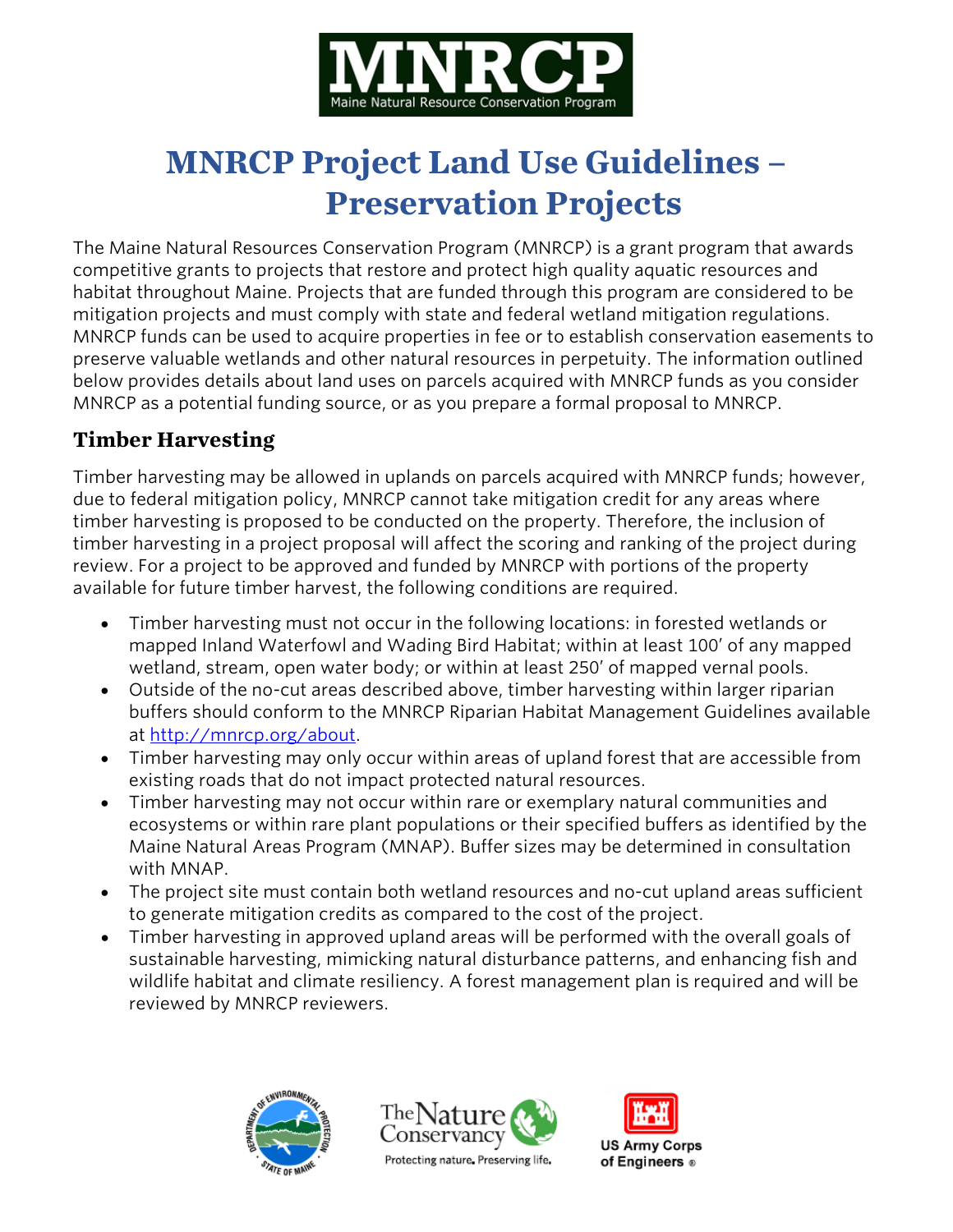

MNRCP reviewers will review each project individually to determine if timber harvesting is appropriate based on the existing site conditions. Even if a project meets the conditions outlined above, MNRCP reviewers may still determine that timber harvesting is not suitable on a particular parcel and may prohibit it as a condition of the MNRCP award.

Note that specific management activities to address invasive species, pest/disease outbreak, or safety concerns are not considered "timber management" for the purposes of MNRCP and are generally allowed, provided they are reviewed and approved in the project's long-term management plan.

### **Recreation**

Recreational use is allowed on properties acquired with MNRCP funds; however, it is not a requirement that public access be provided. Because the program must adhere to state and federal mitigation guidelines, there are limitations on what types of activities are allowed and where they can be located. See below for details on specific activities:

- **Trails** Hiking, walking, and other low impact recreational trails are generally permitted on parcels acquired with MNRCP funds provided that the trails and associated infrastructure do not negatively affect aquatic resources or significantly disturb associated upland buffers.
- **Hunting/Fishing** Hunting and fishing are generally allowed on MNRCP parcels.
- **Snowmobiling** Access for snowmobile use on existing trails may be allowed depending on the location of designated trails. Development of new trails is generally not allowed unless they can be sited to avoid aquatic resources and their associated buffers. Upgrade and/or repair of stream and wetland crossings is encouraged and could potentially be funded by MNRCP.
- **ATV's** ATV use is generally not allowed on MNRCP parcels due to the potential for impact to natural resources.
- **Camping** Overnight camping and fires are generally not allowed on parcels protected with MNRCP funds.

# **Other Land Uses**

Additional information is provided below regarding other potential land uses:

- **Existing structures** In general, MNRCP prefers that land protected as a preservation site should be maintained in a natural state. On a limited basis, however, MNRCP has allowed existing structures to remain on a parcel acquired with MNRCP funds, provided that use of the structure does not threaten protected natural resources or their associated buffers. Use of existing structures would be reviewed on a case-by-case basis.
- **New structures** MNRCP will generally not allow the construction of new, permanent structures on parcels acquired with MNRCP funds. Limited exceptions may be possible for low-impact structures to facilitate recreational use (e.g., platform for bird watching, bog